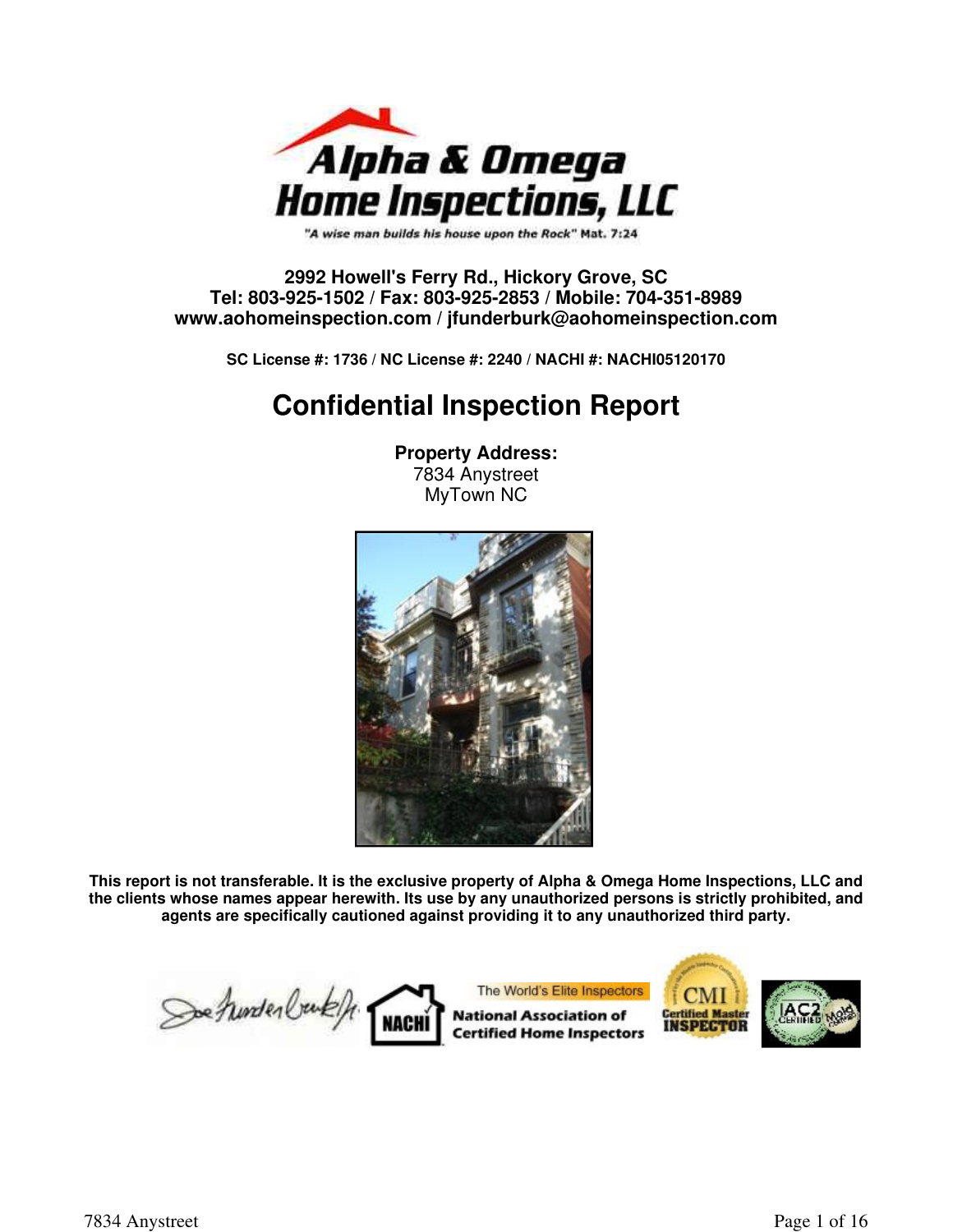| Date: 5/25/2010                          | <b>Time: 09:15 AM</b> | <b>Report ID: Sample Report-</b><br><b>High End Townhome</b> |
|------------------------------------------|-----------------------|--------------------------------------------------------------|
| Property:<br>7834 Anystreet<br>MyTown NC | <b>Customer:</b>      | <b>Real Estate Professional:</b>                             |

Any locations given, such as "left front", are oriented as if looking at the house from the front yard.

**This is an actual report for a real client performed on a new, high-end townhome in 2010. The client almost didn't get an inspection; since it was new construction he thought it wasn't necessary. All identifying information has been removed, including the cover page photo which is for illustration purposes only. This is not the full report! Some of the informational items have been excluded for the sake of making the report smaller while trying to give you a 'big picture' overview. This report is the exclusive property of Alpha & Omega Home Inspections, LLC and may not be copied or reproduced in any manner without our written consent.**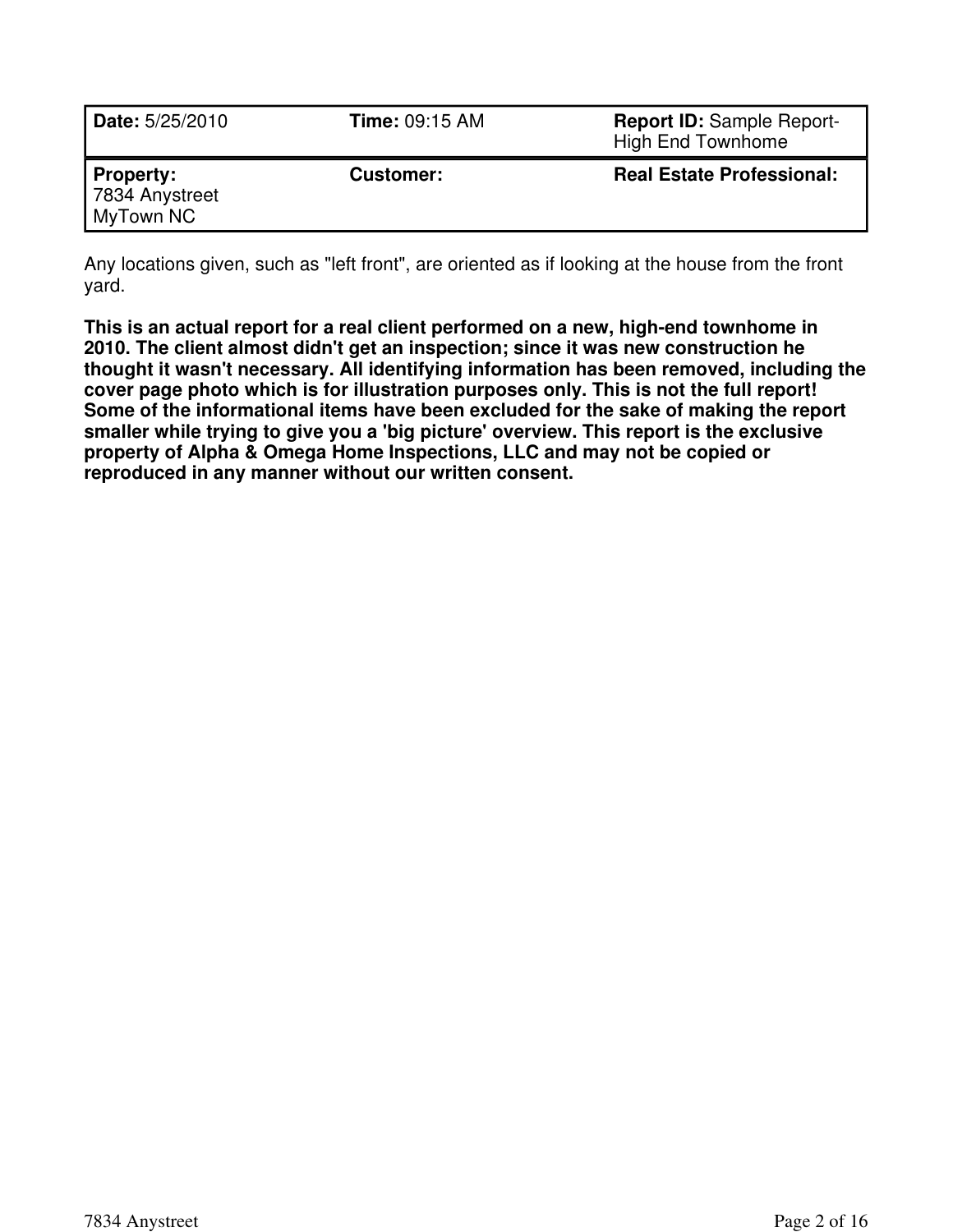

|                                                                                                                                                                           |   | IN NI NP RR |  |
|---------------------------------------------------------------------------------------------------------------------------------------------------------------------------|---|-------------|--|
| 1.0 SLAB FOUNDATIONS (Report signs of abnormal or harmful water<br>penetration into the building or signs of abnormal or harmful condensation<br>on building components.) | x |             |  |
| 1.1 WALLS (Structural)                                                                                                                                                    |   |             |  |
| 1.2 COLUMNS OR PIERS                                                                                                                                                      |   |             |  |
| 1.3 FLOORS (Structural)                                                                                                                                                   |   |             |  |
| 1.4 CEILINGS (structural)                                                                                                                                                 |   |             |  |
| 1.5 ROOF STRUCTURE AND ATTIC                                                                                                                                              |   |             |  |
|                                                                                                                                                                           |   | IN NI NP RR |  |

IN=Inspected, NI=Not Inspected, NP=Not Present, RR=Repair, Replace or Investigate Further

# **IN NI NP RR Styles & Materials**

**Foundation Type:** Concrete Slab<sup>1</sup>

### **Floor Structure:**

Concrete slab that may include reinforcing steel

# **Wall Structure:**

Structure not visible due to finished areas Presumed to be wood studs

#### **Ceiling Structure:** Prefabricated truss/joist system 2X4

**Roof Structure:** Engineered wood trusses OSB sheathing

**Roof-Type:** Gable

**Method used to observe attic:** Direct access

**Attic info:** Pull Down stairs Light in attic

# **Comments:**

**1.5** One or more trusses appear to have been modified--they were broken and have been repaired by splicing. We cannot determine if the repairs are adequate. Trusses are engineered structural members and any repair or modification should meet the manufacturer's specifications or else be conducted according to the specifications of a structural engineer. Stamped design drawings should exist demonstrating any repairs performed were approved by a licensed engineer. A recommendation is to attach design drawings to the truss to substantiate repairs when the house is sold in the future. We suggest that you consult with the builder, manufacturer of the trusses, or a structural engineer about the adequacy of the roof system's design. Reference documents about trusses and their repair are attached at the end of this report.

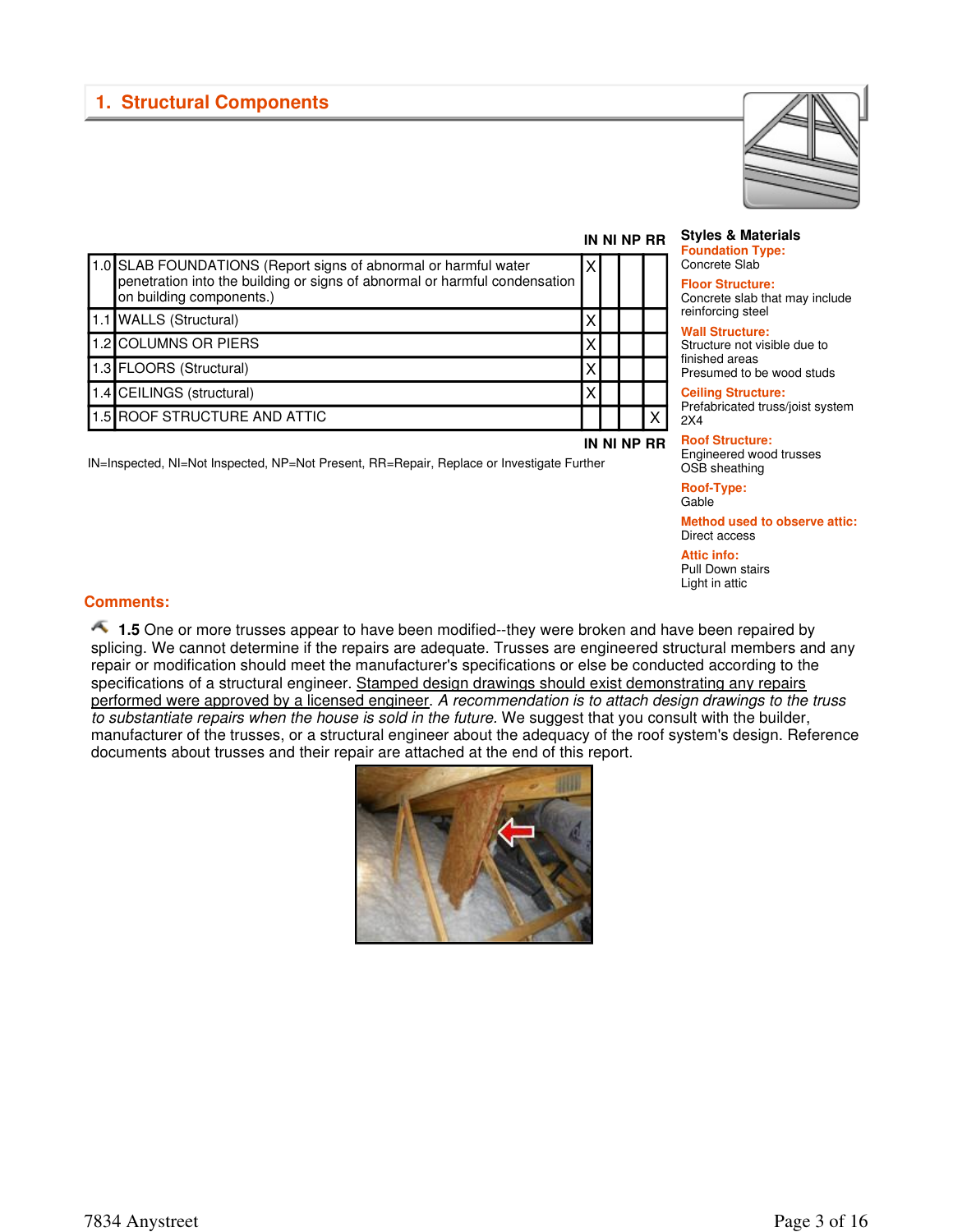

| IN NI NP RR<br>2.0 GRADING & DRAINAGE<br>х<br>2.1 WALL CLADDING, FLASHING, AND TRIM<br>х<br>2.2 DOORS (Exterior)<br>Χ<br>2.3 WINDOWS<br>X<br>2.4 DECKS, BALCONIES, STOOPS, STEPS, AREAWAYS, PORCHES,<br>X<br>PATIO/ COVER AND APPLICABLE RAILINGS | <b>Styles &amp; Materials</b><br><b>Siding Material:</b>                                                                                   |   |  |             |                                                                 |
|---------------------------------------------------------------------------------------------------------------------------------------------------------------------------------------------------------------------------------------------------|--------------------------------------------------------------------------------------------------------------------------------------------|---|--|-------------|-----------------------------------------------------------------|
|                                                                                                                                                                                                                                                   |                                                                                                                                            |   |  |             | <b>Brick veneer</b><br>Cement-fiber board                       |
|                                                                                                                                                                                                                                                   |                                                                                                                                            |   |  |             | <b>Door Material:</b>                                           |
|                                                                                                                                                                                                                                                   |                                                                                                                                            |   |  |             | Metal clad                                                      |
|                                                                                                                                                                                                                                                   |                                                                                                                                            |   |  |             | <b>Trim Material:</b><br>Wood trim                              |
|                                                                                                                                                                                                                                                   |                                                                                                                                            |   |  |             | <b>Window Types:</b><br>Vinyl-clad, double-gla:                 |
|                                                                                                                                                                                                                                                   | 2.5 VEGETATION, DRIVEWAYS, PATIO FLOOR, WALKWAYS AND<br>RETAINING WALLS (With respect to their effect on the condition of the<br>building) | X |  |             | insulated type<br><b>Appurtenance:</b><br>Covered porch<br>Deck |
|                                                                                                                                                                                                                                                   | 2.6 EAVES, SOFFITS AND FASCIAS                                                                                                             | Χ |  |             | Patio                                                           |
|                                                                                                                                                                                                                                                   | 2.7 CHIMNEYS                                                                                                                               |   |  |             | Sidewalk<br><b>Driveway:</b>                                    |
|                                                                                                                                                                                                                                                   |                                                                                                                                            |   |  | IN NI NP RR | Concrete                                                        |

**Window Types:** inyl-clad, double-glazed, isulated type

**Comments:**  IN=Inspected, NI=Not Inspected, NP=Not Present, RR=Repair, Replace or Investigate Further

**2.0** Water can be destructive and foster conditions that are deleterious to health. For this reason, the ideal property will have soils that slope away from the residence a minimum of 6 inches within the first 10 feet and the interior floors will be several inches higher than the exterior grade. Also, the residence will have roof gutters and downspouts that discharge into area drains with catch basins that carry water away to hard surfaces. (However, we do not inspect and cannot guarantee the condition of any underground drainage system.) If a property does not meet this ideal, or if any portion of the interior floor is below the exterior grade, we cannot endorse it and recommend that you consult with a grading and drainage contractor, even though there may not be any evidence of moisture intrusion. The sellers or occupants will obviously have a more intimate knowledge of the site than we could possible hope to have during our limited visit, however we have confirmed moisture intrusion in residences when it was raining that would not have been apparent otherwise. Also, in conjunction with the cellulose material found in most modern homes, moisture can facilitate the growth of biological organisms that can compromise building materials and produce mold-like substances that can have an adverse affect on health. For the above reasons, we recommend that you view the property during a period of prolonged or heavy rain prior to close of escrow.

Moisture intrusion is a perennial problem with which you should be aware. It involves a host of interrelated factors, and can be unpredictable, intermittent, or constant. When moisture intrusion is not self evident, it can be inferred by musty odors, peeling paint or plaster, efflorescence, or salt crystal formations, rust on metal components, and wood rot. However, condensation and humidity can produce similar conditions if the temperature in an area is not maintained above the dew point. Regardless, if the interior floors of a residence are at the same elevation or lower than the exterior grade we could not rule out the potential for moisture intrusion and would not endorse any such areas. Nevertheless, if such conditions do exist, or if you or any member of your family suffers from allergies or asthma, you should schedule a specialist inspection.

**12.1** A nail protrudes from the wall at a 2nd level rear window and should be removed for aesthetic reasons.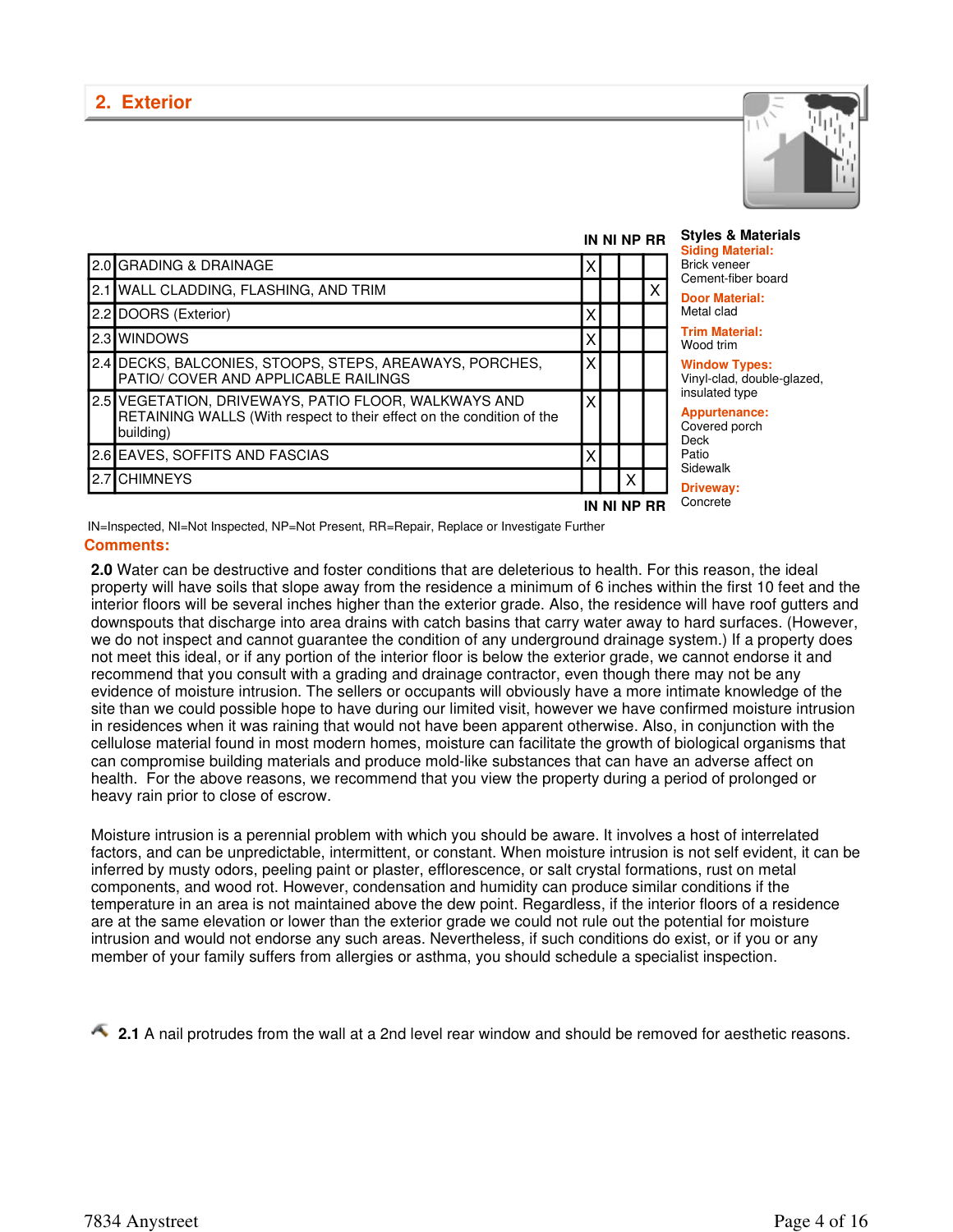

**2.5** There are predictable cracks in the driveway that would not necessarily need to be serviced. However, sealing cracks is generally recommend to prevent them from widening during freeze-thaw cycles.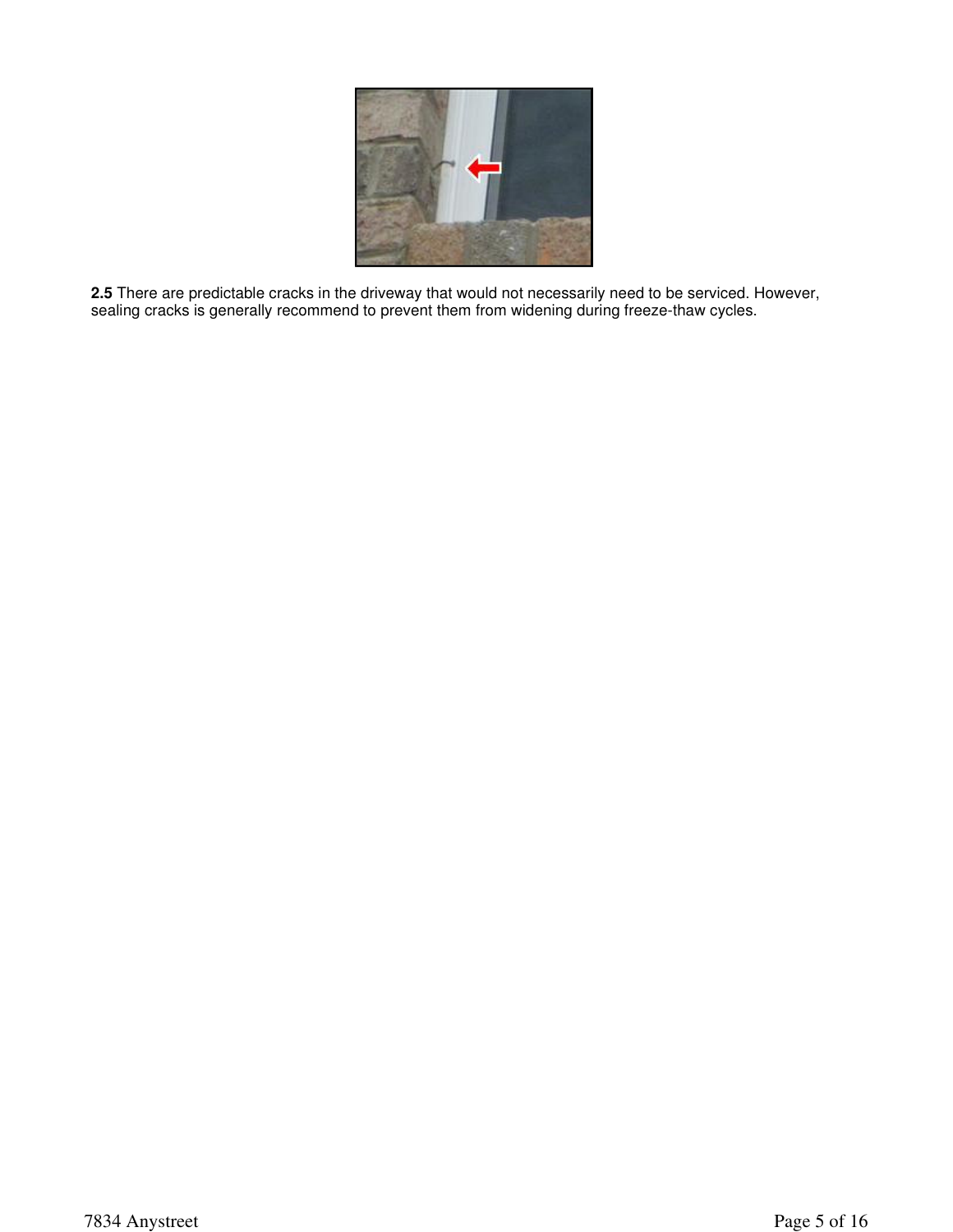

|                                    | IN NI NP RR<br>Architectural<br>X.<br>Metal<br>X. | <b>Styles &amp; Materials</b><br><b>Roof Covering:</b> |
|------------------------------------|---------------------------------------------------|--------------------------------------------------------|
| 3.0 ROOF COVERINGS                 |                                                   |                                                        |
| <b>13.1 FLASHINGS</b>              |                                                   | Viewed roof covering from:                             |
| 3.2 CHIMNEYS AND ROOF PENETRATIONS |                                                   | From within the attic<br>Binoculars from the ground    |
| 3.3 SKYLIGHTS                      | $\times$                                          | <b>Number of shingle layers:</b>                       |
| <b>13.4 ROOF DRAINAGE SYSTEMS</b>  |                                                   | One                                                    |
|                                    | IN NI NP RR                                       |                                                        |

**Comments:**  IN=Inspected, NI=Not Inspected, NP=Not Present, RR=Repair, Replace or Investigate Further

**3.4** The gutters appear to be in acceptable condition. However, without water in them it is difficult to judge whether they are correctly pitched to direct water into the downspouts, but they should function as they were intended.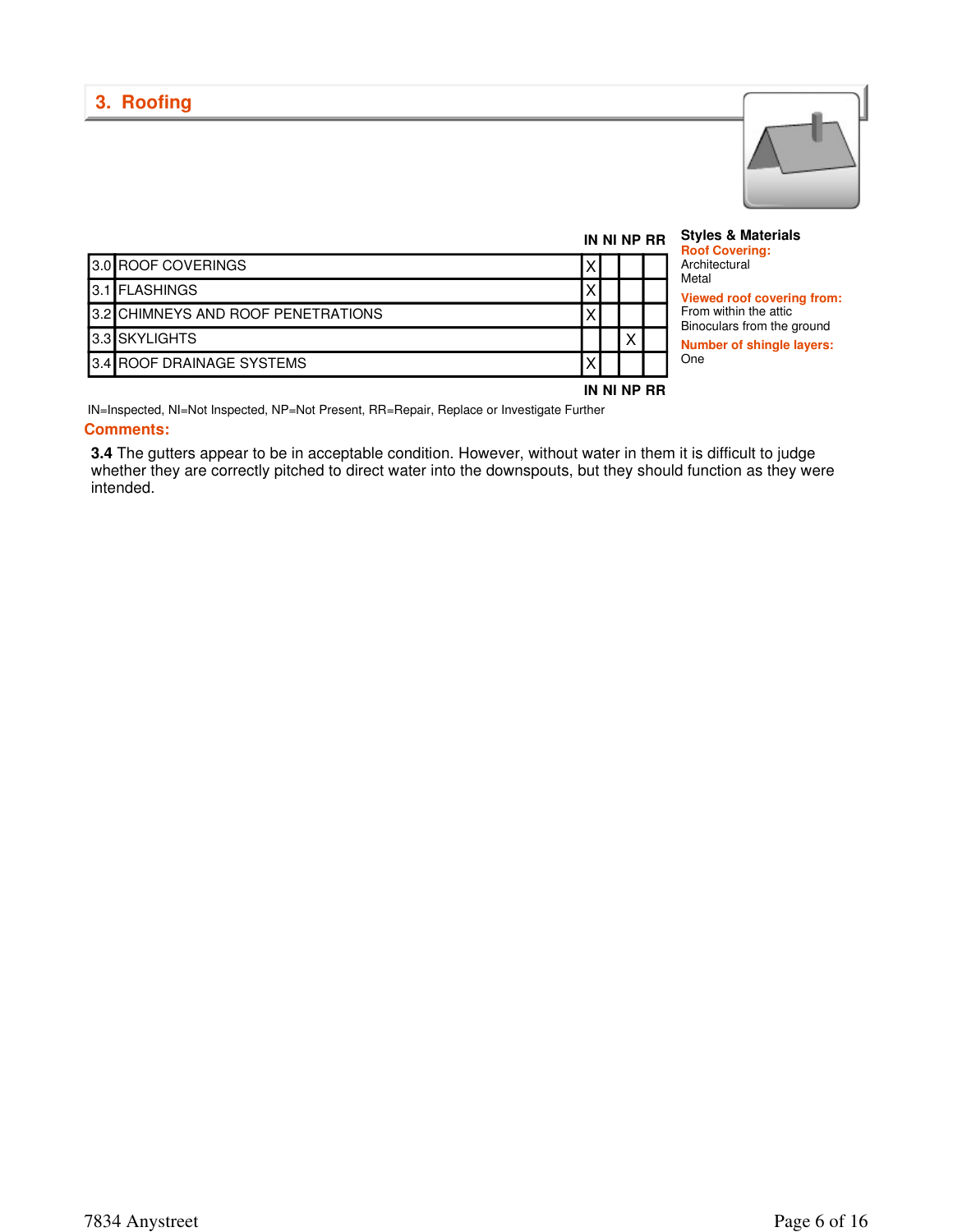# **4. Plumbing System**



| 4.0 | INTERIOR WATER SUPPLY AND DISTRIBUTION SYSTEMS AND<br><b>FIXTURES</b>                              |   |  | X |
|-----|----------------------------------------------------------------------------------------------------|---|--|---|
|     | 4.1 EXTERIOR WATER FAUCETS                                                                         | x |  |   |
|     | 4.2 MAIN WATER SHUT-OFF DEVICE (Describe location)                                                 | x |  |   |
|     | 4.3 INTERIOR DRAIN, WASTE AND VENT SYSTEMS                                                         |   |  | X |
|     | 4.4 HOT WATER SYSTEMS, CONTROLS, EXHAUST FLUES AND VENTS                                           |   |  | X |
| 4.5 | FUEL STORAGE AND DISTRIBUTION SYSTEMS (Interior fuel storage,<br>piping, venting, supports, leaks) | x |  |   |
|     | 4.6 MAIN FUEL SHUT OFF (Describe Location)                                                         | x |  |   |
| 4.7 | <b>SUMP PUMP</b>                                                                                   |   |  |   |

IN=Inspected, NI=Not Inspected, NP=Not Present, RR=Repair, Replace or Investigate Further

# **IN NI NP RR Styles & Materials**

**IN NI NP RR**

**Plumbing Water Supply (into home):**

PEX (Cross-Linked Polyethylene plastic pipe)

**Plumbing Water Distribution (inside home):**

PEX (Cross-Linked Polyethylene plastic pipe)

**Plumbing Waste Pipes:** PVC (Polyvinyl Chloride) **Plumbing Vents:**

PVC

**Water Heater Power Source:** Natural Gas

**Water Heater Capacity:** 50 Gallons

**Water Heater Location:** Attic

**Laundry room location:** 2nd level hallway

**Gas Distribution System:** Black steel pipe Copper tubing

## **Comments:**

**4.0** (1) The visible portions of the water pipes in the attic are insulated and are in acceptable condition, but should be monitored because of their location. Leaks from pipes that pass through an attic can be soaked up by insulation, and are difficult to detect until significant damage is evident elsewhere.

 $(2)$  The master bathroom bathtub faucet is loose and should be secured, as movement may contribute to leaks.



 $\sim$  (3) Voids between the 2nd level hall bathroom tub faucet and wall should be sealed to prevent unintended water entry behind the walls.

**4.2** The main water shut-off valve is located inside the garage.

**4.3** There is a waste pipe leak at the kitchen sink, which should be repaired by a licensed plumber within the contingency period, or before the close of escrow. This is particularly important because leaks can lead to the growth of molds and fungi, which can have an adverse influence on health.

**4.4** (1) Water heater estimated date of manufacture: 2008.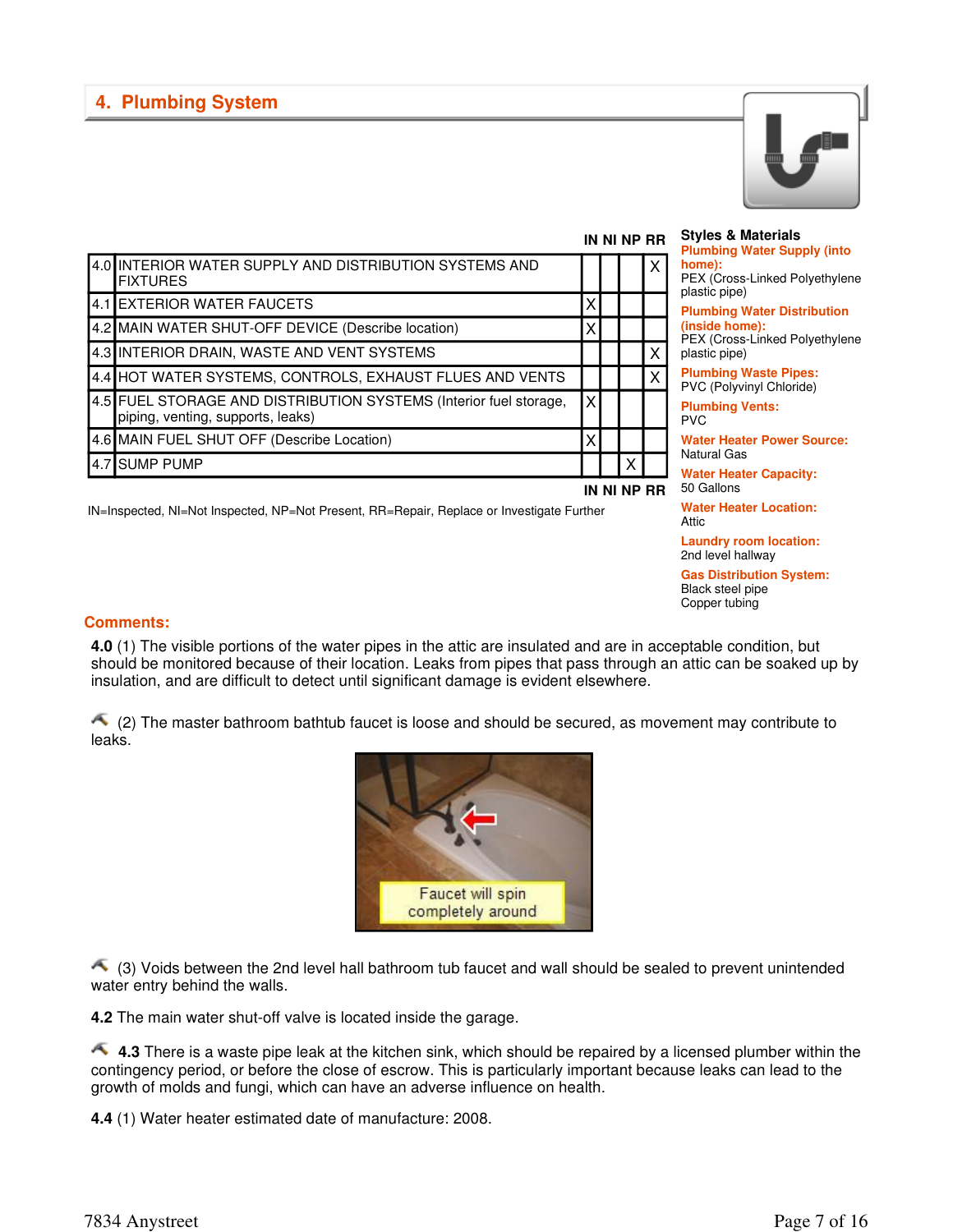(2) A water heater is located in the attic. It should be periodically monitored for leaks or deterioration.

 $\triangle$  (3) The water heater vent pipe is too close to combustible material, and should be serviced before the close of escrow. A single-walled vent pipe should be six inches away from any combustible material, and a doublewalled vent pipe should be one inch away. This construction defect is considered a fire hazard. We recommend that repairs meeting the manufacturers specifications be conducted for fire safety reasons.



 $(4)$  The discharge pipe from the water heater temperature-pressure relief valve discharges into the water heater drain pan, a common practice which modern construction practices do not allow. Most pans have only a 3/4" diameter drain outlet, which is not capable of gravity draining the pressurized discharge of the relief valve at full flow. The discharge pipe should should be plumbed to a conspicuous location at the exterior, to an indirect waste receptor in the same room as the water heater, or to a concrete floor in a conspicuous area where no damage would result. We recommend that the discharge to a floor or the exterior terminate no more than twenty-four inches above grade and no closer than six inches to it.



**4.6** The main fuel shut-off is at the gas meter outside.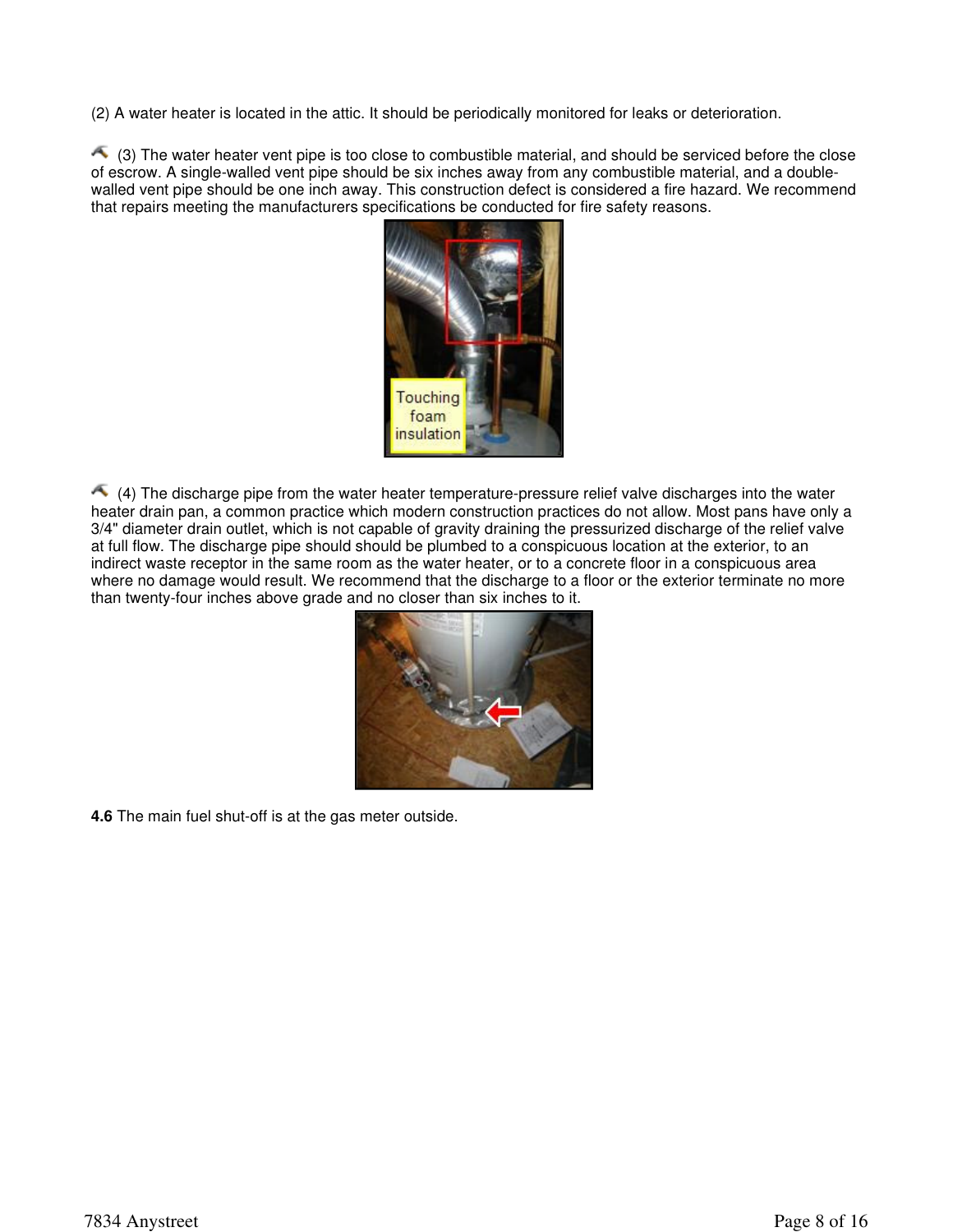

### 5.0 SERVICE ENTRANCE CONDUCTORS X 5.1 SERVICE AND GROUNDING EQUIPMENT, MAIN OVERCURRENT DEVICE, MAIN AND DISTRIBUTION PANELS X 5.2 BRANCH CIRCUIT CONDUCTORS, OVERCURRENT DEVICES AND COMPATIBILITY OF THEIR AMPERAGE AND VOLTAGE X 5.3 CONNECTED DEVICES AND FIXTURES (Ceiling fans, lighting fixtures, switches, outlets, located inside the house, garage, and on the dwelling's exterior walls) X 5.4 POLARITY AND GROUNDING OF ALL RECEPTACLES 5.5 OPERATION OF GFCI (GROUND FAULT CIRCUIT INTERRUPTERS) | X 5.6 SMOKE ALARMS

IN=Inspected, NI=Not Inspected, NP=Not Present, RR=Repair, Replace or Investigate Further

**IN NI NP RR Styles & Materials** 

**IN NI NP RR**

## Aluminum **Grounding Method:**

To a driven rod At the meter

Below ground

**Visible branch wire 15 and 20 AMP:**

**Electrical Service Conductors:**

Copper

**Wiring Type:** Modern non-metallic sheathed cable

#### **Over-current protection:**

Circuit breakers AFCI protection: bedrooms & living areas

**Main Panel Location:** Exterior rear

**Estimated Panel capacity:** 200 AMP

**System Voltage:** 120 / 240 volts

**Sub-Panel Locations: Garage** 

**GFCI present at:** All bathrooms Kitchen

**Outdoors** Garage/carport

#### **Smoke Alarms:** Test button activated

Inside & outside bedrooms

# **Comments:**

**5.3** A ceiling light in the kitchen does not respond, and should be serviced or demonstrated to be functional. (The bulb may simply be burned out.)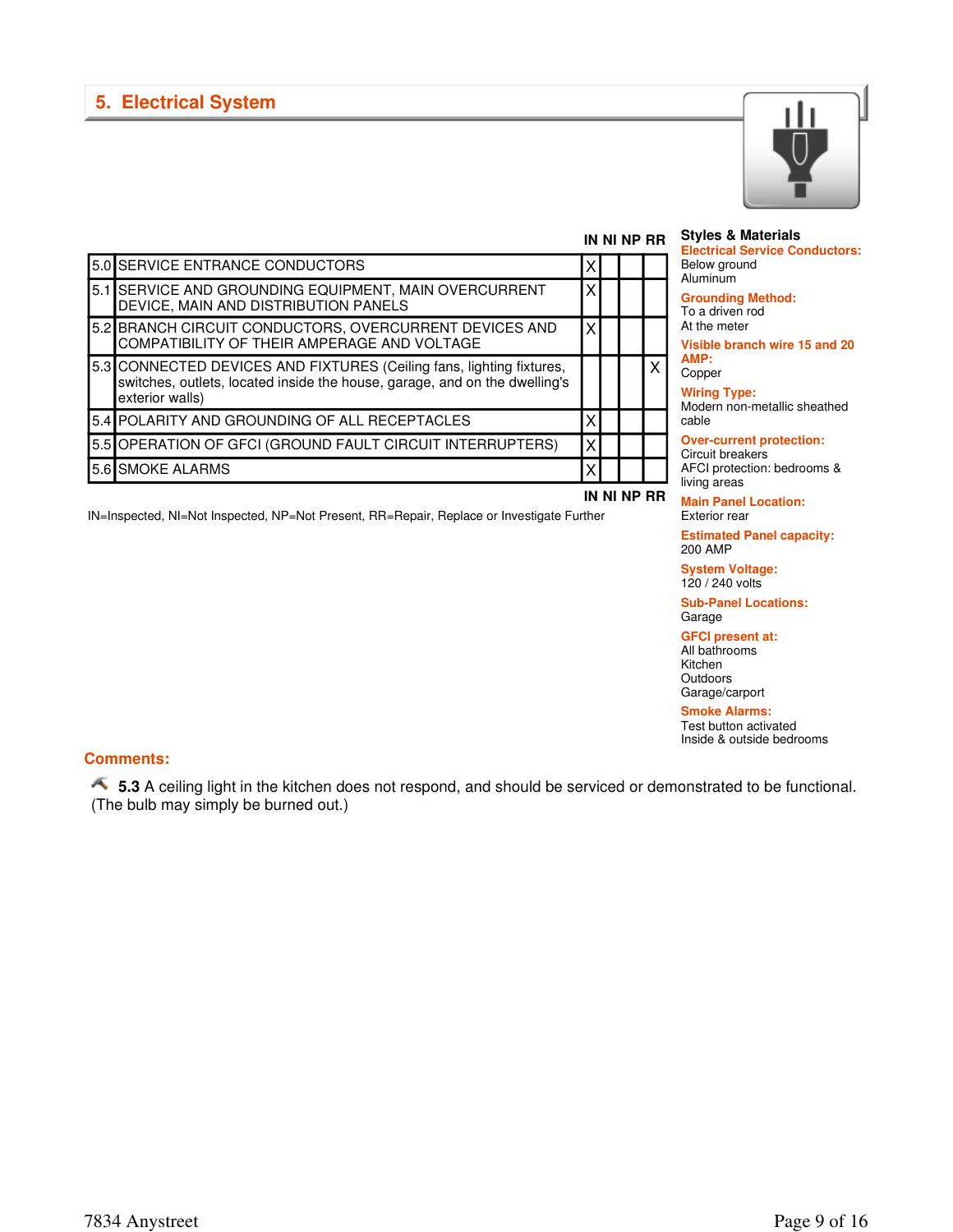# **6. Heating & Air Conditioning**



|                                                                                                                                                                           |   |   | IN NI NP RR | <b>Styles &amp; Materials</b><br><b>Equipment Type:</b>            |
|---------------------------------------------------------------------------------------------------------------------------------------------------------------------------|---|---|-------------|--------------------------------------------------------------------|
| 6.0 HEATING EQUIPMENT                                                                                                                                                     |   |   | X.          | <b>HVAC Split System</b><br>Zoned                                  |
| 6.1 COOLING AND AIR HANDLING EQUIPMENT                                                                                                                                    | Χ |   |             | <b>Locations:</b>                                                  |
| 6.2 NORMAL OPERATING CONTROLS                                                                                                                                             | x |   |             | Air handler in attic and<br>condenser at rear                      |
| 6.3 AUTOMATIC SAFETY CONTROLS                                                                                                                                             | х |   |             | <b>Furnace Manufacture</b>                                         |
| 6.4 AIR DISTRIBUTION SYSTEMS (including fans, pumps, ducts and piping,<br>with supports, insulation, air filters, registers, radiators, fan coil units and<br>convectors) |   |   |             | INTERNATIONAL CO<br><b>PRODUCTS</b><br><b>Central Air Manufact</b> |
| 6.5 PRESENCE OF INSTALLED HEAT & AC SOURCE IN EACH ROOM                                                                                                                   | X |   |             | <b>INTERNATIONAL CO</b><br><b>PRODUCTS</b>                         |
| 6.6 CHIMNEYS, FLUES AND VENTS (where visible)                                                                                                                             | X |   |             | <b>Heating system BTU</b>                                          |
| 6.7 SOLID FUEL HEATING DEVICES (Fireplaces, Woodstove)                                                                                                                    |   | X |             | 75,000<br><b>AC System BTUs:</b>                                   |
| 6.8 GAS/LP FIRELOGS AND FIREPLACES                                                                                                                                        |   |   | X           | 36,000                                                             |
| 6.9 WHOLE HOUSE FAN                                                                                                                                                       |   |   |             | <b>System Energy Sour</b><br>Electric AC                           |

IN=Inspected, NI=Not Inspected, NP=Not Present, RR=Repair, Replace or Investigate Further

**IN NI NP RR**

**Furnace Manufacturer:** INTERNATIONAL COMFORT PRODUCTS

**Central Air Manufacturer:** INTERNATIONAL COMFORT PRODUCTS

**Heating system BTUs:** 75,000

**System Energy Source:** Electric AC

Natural gas heat

**Distribution System:** Insulated flexible ducts

**Filter Type: Satisfactory Disposable** 

**Number of AC units:** One

**Number of Heat Systems (excluding wood):** One

**Condensate Drain Discharge:** Laundry room

**Operable Fireplaces:** One

**Types of Fireplaces:** General pre-fabricated Vented gas logs

# **Comments:**

**6.0** (1) Estimated date of manufacture of furnace(s): 2008.

 $\triangle$  (2) The furnace installation was incomplete. When we removed the cover, the blower fell out. The flue it not connected to the blower, etc. Service by a competent and licensed HVAC contractor is recommended. The furnace system was not tested. The system should be thoroughly tested prior to the close of escrow.

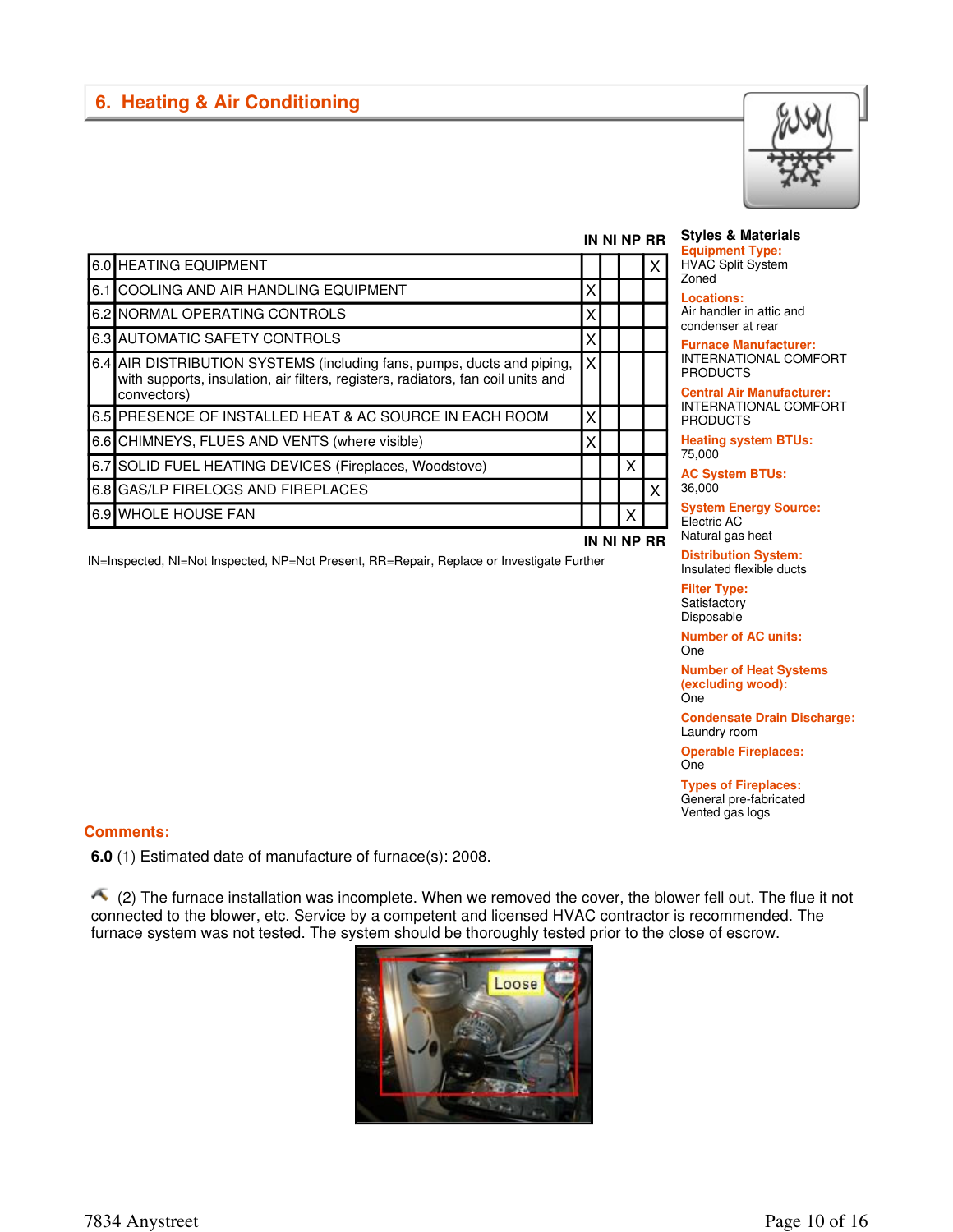**6.1** Estimated date of manufacture of condensing coil(s): 2009.

**6.8** (1) We were unable to activate the gas logs, which is not unusual. You should have the homeowner/builder demonstrate its operation and transfer any operating manuals to you.

 (2) The fireplace or log installation was incomplete. You should ensure their completion and have the homeowner/builder demonstrate its operation and transfer any operating manuals to you.

 $\triangle$  (3) The screen provided for the fireplace was damaged and needs service or replacement.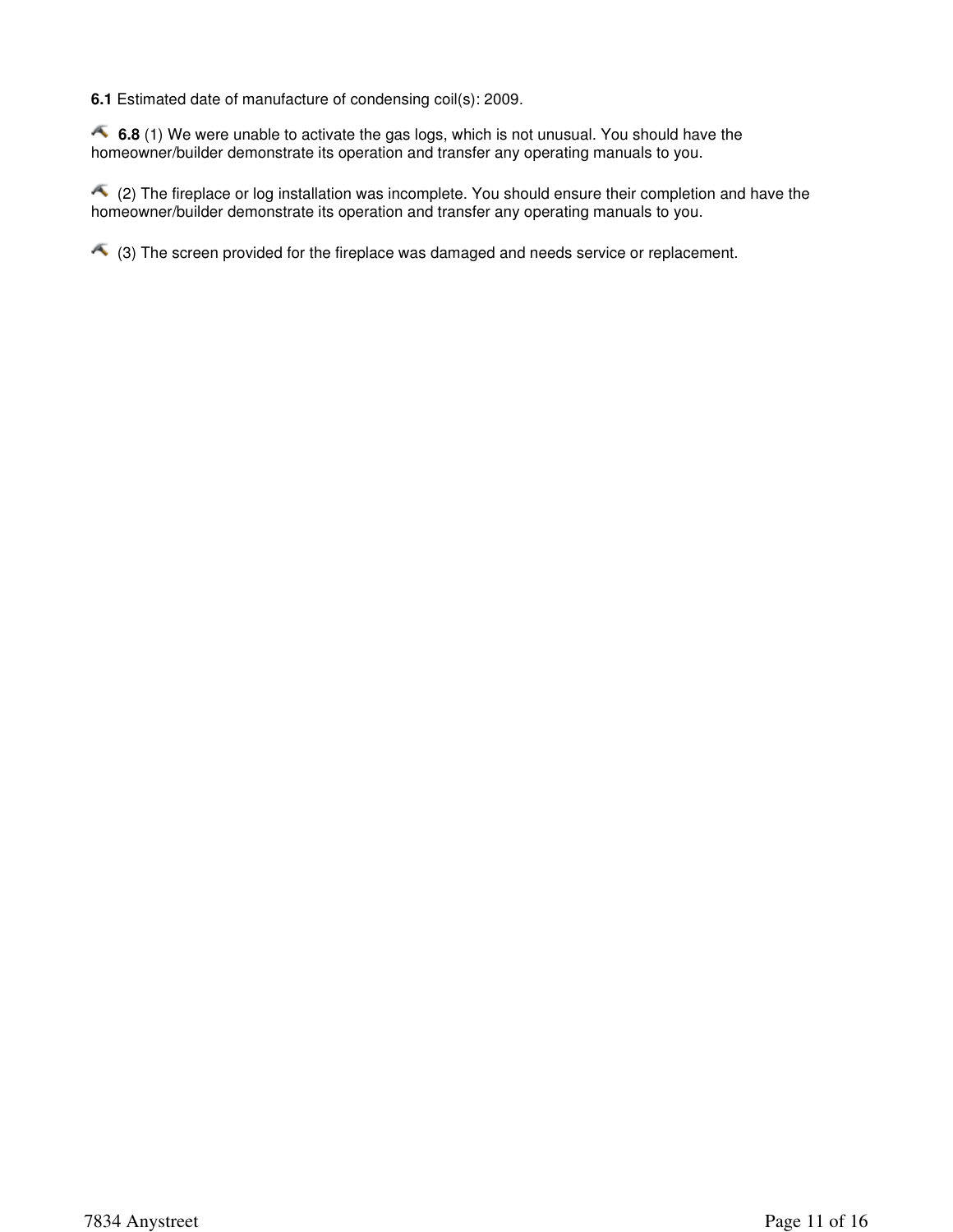

|                                                      |   | IN NI NP RR | <b>Styles &amp; Materials</b><br><b>Ceiling Materials:</b> |
|------------------------------------------------------|---|-------------|------------------------------------------------------------|
| 7.0 CEILINGS                                         | Χ |             | Sheetrock                                                  |
| 7.1 WALLS                                            |   | X           | <b>Wall Material:</b><br>Sheetrock                         |
| 7.2 FLOORS                                           | Х |             | Wood<br>Tile                                               |
| 7.3 STEPS, STAIRWAYS, BALCONIES AND RAILINGS         | х |             | <b>Floor Covering(s):</b>                                  |
| 7.4 COUNTERS AND A REPRESENTATIVE NUMBER OF CABINETS |   | X           | Carpet<br>Tile                                             |
| 7.5 DOORS (REPRESENTATIVE NUMBER)                    | х |             | Vinyl                                                      |
| 7.6 WINDOWS (REPRESENTATIVE NUMBER)                  |   | X           | Wood<br><b>Interior Doors:</b>                             |
|                                                      |   | IN NI NP RR | Hollow core                                                |

**Comments:**  IN=Inspected, NI=Not Inspected, NP=Not Present, RR=Repair, Replace or Investigate Further

**1.1** We recommend caulk at the powder room pedestal sink where it meets the wall to prevent water from seeping through and falling to the floor.

**1.4** The slide-out tray in a family room built-in cabinet is obstructed by the stairs. Service is recommended to modify the installation or remove the tray.



**1.6** (1) Windows next to the deck entry door did not appear to be tempered glass. According to today's commonly accepted standards, tempered glass is required in windows within 24 inches of a door whose bottom edge is < 60 inches above the floor. Tempered glass is recommended for safety reasons.



 $\triangle$  (2) One window in the downstairs bedroom has damaged or disconnected components along the frame edge that prevents the window from raising or lowering and/or tilting as designed. Service or replacement within the contingency period is recommended.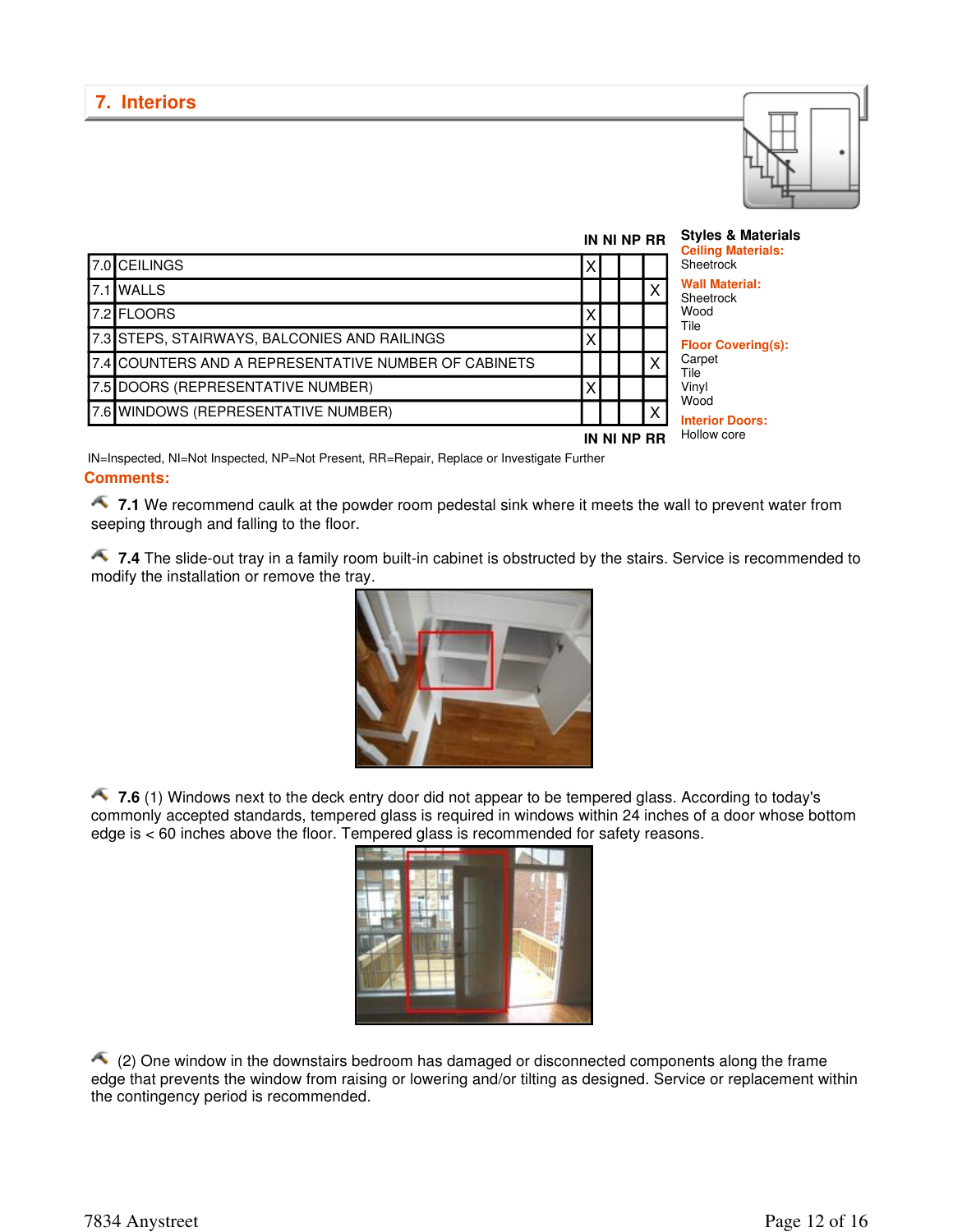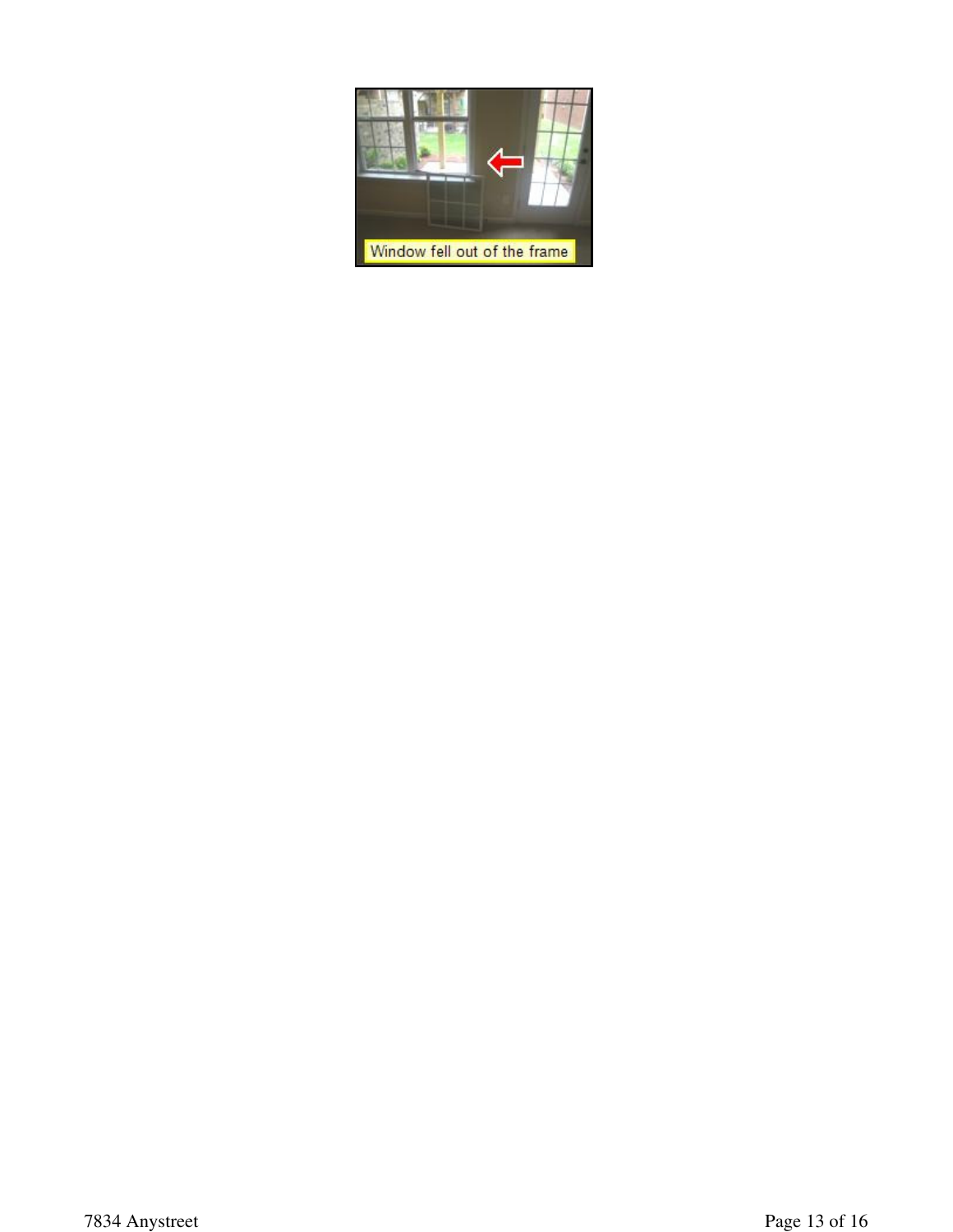8.0 INSULATION IN ATTIC X



# **IN NI NP RR Styles & Materials**

**Attic Insulation:** Loose fiberglass 10 to 12 inches Equivalent to R30

# **Attic ventilation:**

Gable vent(s) Ridge vents Soffit Vents

**IN NI NP RR**

**Dryer Power Source:** 220 Electric

# **Permanent Dryer Vent:**

Rigid Metal Portions not visible Vents vertically through attic

**Comments:** 

**8.2** (1) Faulty dryer vents have been responsible for thousands of fires, hundreds of injuries, and even deaths. The best vents are a smooth-walled metal type that travels a short distance; all other types should be regarded as suspect, and should be inspected bi-annually to ensure that they do not contain trapped lint or moisture. The termination points for all dryer vents should be identified by the homeowner and periodically monitored.

IN=Inspected, NI=Not Inspected, NP=Not Present, RR=Repair, Replace or Investigate Further

8.1 VENTILATION OF ATTIC AND FOUNDATION AREAS X

8.2 VENTING SYSTEMS (Kitchens, baths and laundry) X 8.3 VENTILATION FANS AND THERMOSTATIC CONTROLS (ATTIC)  $\begin{array}{|c|c|c|c|}\n\hline\n\end{array}$ 

(2) The dryer vents vertically. The lint trap must be kept clean, because trapped lint can rapidly turn into a fire hazard. Periodic disassembly and inspection of the vent is recommended to ensure it is not clogged.

 $\triangle$  (3) The dryer vent appears to be covered with a screen or grill, which can trap lint and create a clog which would be a fire hazard. Today's commonly accepted construction standards specify a back-draft damper and no screen, and that is what we recommend.

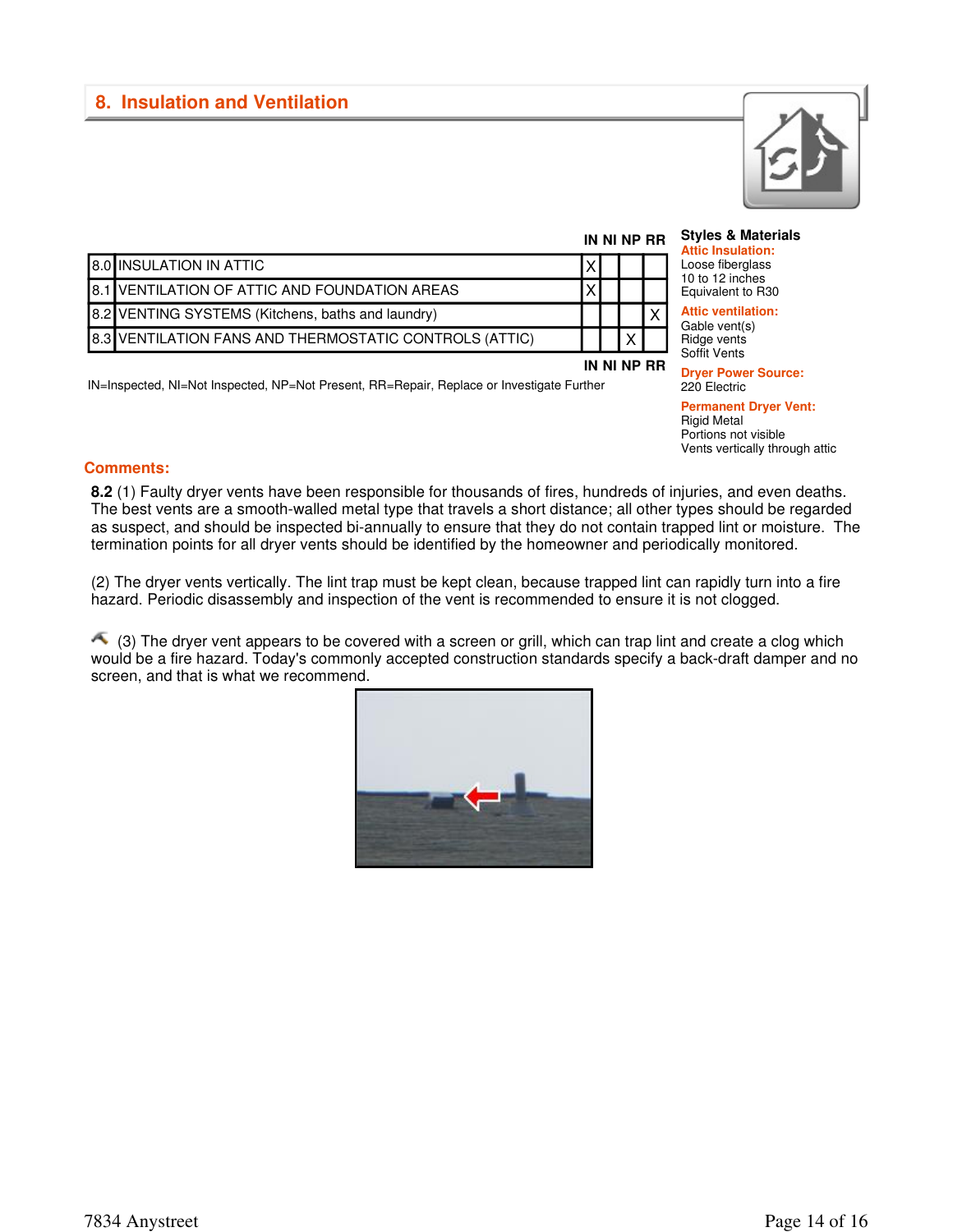

**IN NI NP RR**

|      | 9.0 DISHWASHER                      |  |             |  |
|------|-------------------------------------|--|-------------|--|
| 19.1 | <b>IGARBAGE DISPOSER</b>            |  |             |  |
|      | 9.2 BUILT-IN MICROWAVE              |  |             |  |
|      | 9.3 RANGE HOOD OR DOWNDRAFT EXHAUST |  |             |  |
|      | 9.4 GAS COOKTOP                     |  |             |  |
|      | 19.5 IELECTRIC WALL OVEN            |  |             |  |
|      | 9.6 TRASH COMPACTOR                 |  | Х           |  |
|      |                                     |  | IN NI NP RR |  |

IN=Inspected, NI=Not Inspected, NP=Not Present, RR=Repair, Replace or Investigate Further

# **Comments:**

**9.0** The water supply was turned off and the electric dishwasher could not be tested. You should ensure that it operates satisfactorily prior to close of escrow.

**9.3** The range hood or exhaust fan is designed to vent to the exterior. However, there is no apparent duct provided to vent the exhaust so the unit is completely ineffective. The installation is improper and service is recommended.